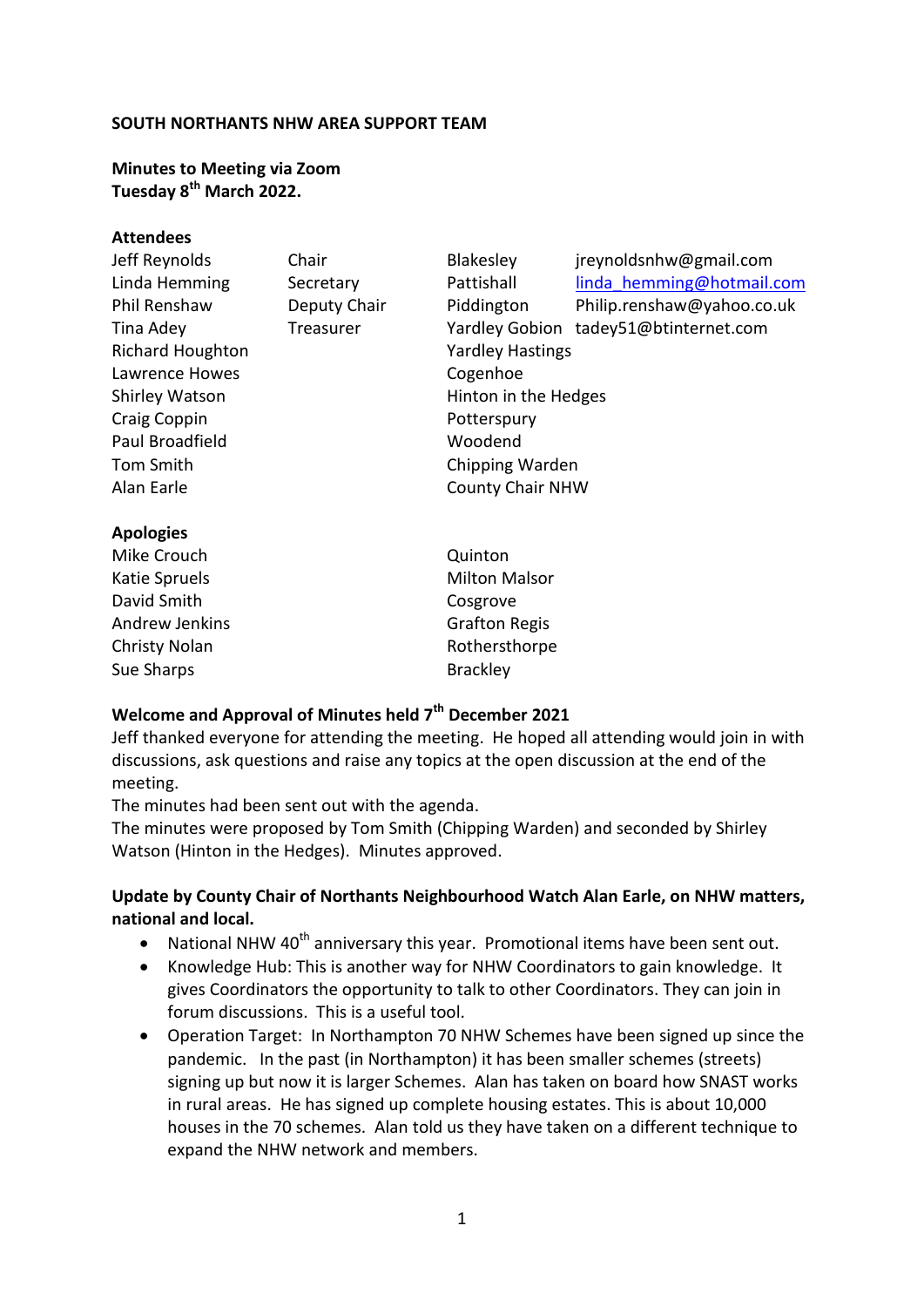• Safer Streets: This resolves a lot of problem areas around Kettering, Wellingborough and Northampton. Alan said that because of the support they had given to the Office of Police and Fire and Crime Commissioner they had been given another £8,000 of Signs and literature for Safer Streets. Most of the Signs were out with their district leads.

The idea is to look at local hotspot areas with the local sergeants to reinforce NHW and safer streets. This will strengthen the schemes in certain hotspot areas.

- Savi/Safer Streets: An initiative where business premises provide a safe environment especially for females.
- Alan is now a fully fledged Police volunteer. He is meeting more and more sergeants.
- County Lines: Drug gangs coming into towns and villages. Recently seem to be targeting children to become mules.

Children as young as 10 years of age are being targeted from affluent families because they don't have a Police record.

Alan told us we need to look at the signs of this happening and raise awareness. We can protect our own communities. Alan is waiting for materials so we can raise awareness by simple and clear messages.

- Alan has had lots of meetings with senior Officers and direct contact with sergeants. He has spoken with Dave Wakeman in our area and will be doing some training in Towcester and Brackley with PCSO's.
- QR codes: For NHW, Crimestoppers and Police. This was primarily done for Northampton and a leaflet has been produced with QR codes on. The leaflet also has a QR code for fly tipping, anti social behaviour etc. It is easier then to report.
- Challenges on new estates with anti social behaviour.
- Software: There are a lot of new tools available. When you log in to your scheme you can look at suggested members and invite them to your scheme.
- Area Coordinators: Northampton has started appointing area Coordinators. They will provide the first level of support for the schemes in their area. They will carry a stock of Signs, leaflets and stickers. Northampton has 17 wards and is currently recruiting 12 Area Coordinators. The Area Coordinators will also be a member of each of the NHW schemes in their area. This will help ease the chairperson's workload.

Messaging will be sent out on the alert system as before.

- Fraud is on the increase. Jeff mentioned he has been reading about students being approached and asked to launder money. Alan mentioned about an alert sent out this week on Impersonation Fraud. There is a lot of information on Action Fraud. Alan mentioned we need to do more. **Fraud on your doorstep – it is a crime in progress. You can ring 999.** Alan said we need to raise awareness that it is going on and how to protect ourselves.
- Cyber Crime Jeff has chatted to P C Neil Mackenzie of the Fraud Protection Department who is happy to come and talk at a SNAST meeting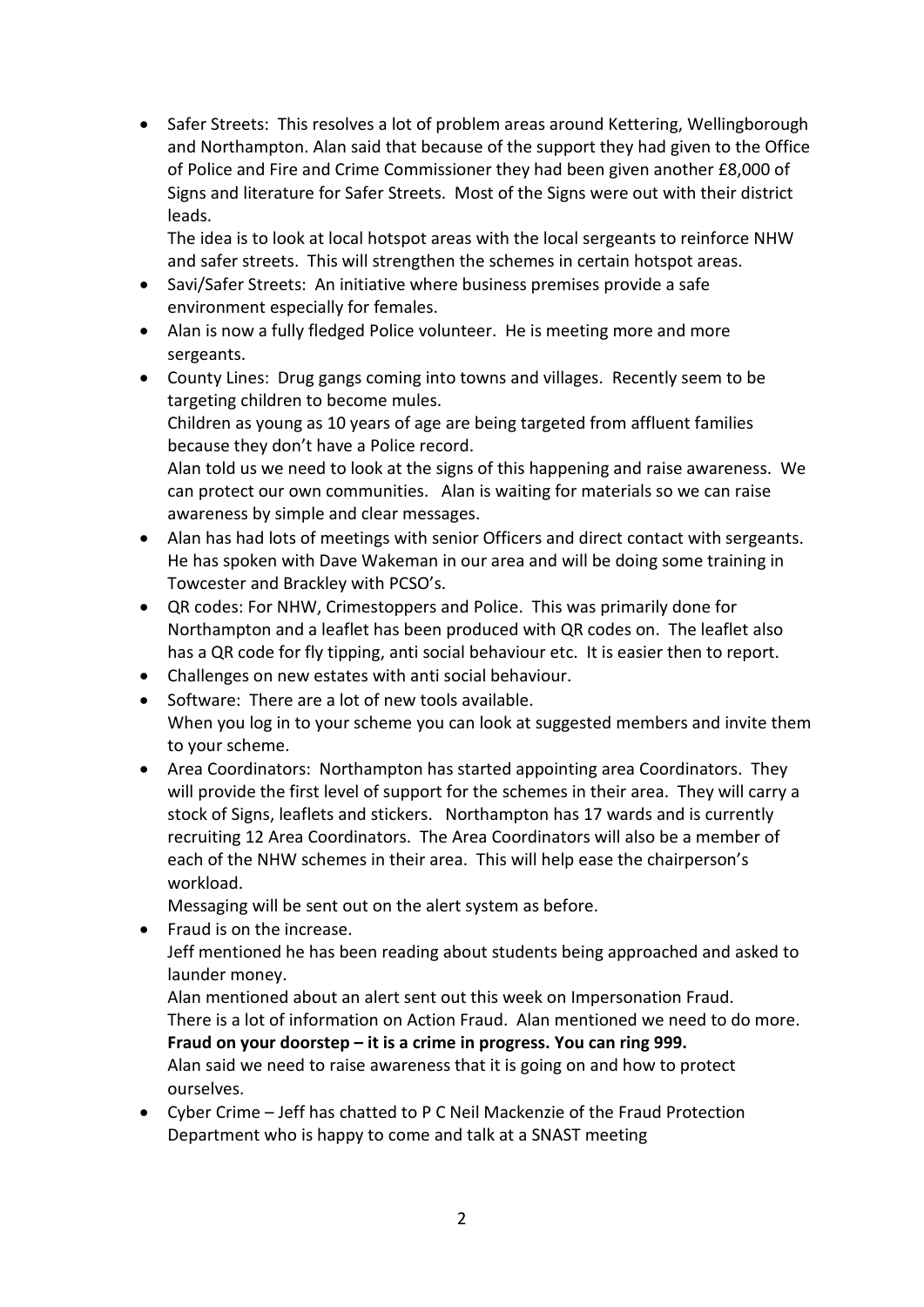Richard mentioned the Cyber Crime Team. They had given a presentation at village hall week in their village. The talk was very detailed and Richard recommended them. They are keen to give a presentation to SNAST.

• Sustainability of the NHW Organisation: Need to attract younger people. Alan mentioned the organisation needs to look at doing things differently. Alan asked us to consider area Coordinators in our area.

The County Website **www.ourwatch.org.uk**

# **Treasurer's Report on current bank balance**

The balance at the bank is £4582.65. This includes the sum of £200 for Nether Heyford NHW and £138 for Roade NHW which we have been holding for the last couple of years. We haven't spent much and need to think what to spend the money on. Some money saved by having Zoom meetings.

• Bin stickers. Tina will investigate. Alan will send details to Tina. The stickers are for putting on dustbins.

Jeff thanked Lawrence, who had retired as NHW Coordinator and has now come back.

# **Replacement of SNAST Chair**

Jeff is retiring at the end of April. He has already approached the Officer Committee. None of the Officers wanted to take on the role of Chairman but are happy to continue in their individual roles and will support a new Chairman.

Jeff mentioned it should be someone who has experience of NHW.

Anyone interested to contact Jeff on **jreynoldsnhw@gmail.com**

Jeff has a number of NHW items in his garage which need to be housed elsewhere**.**

## **Open Discussion/Questions/Conclusion**

• Zoom meetings. Jeff asked if we should continue with Zoom or have face to face meetings. Richard suggested a mixture and have the AGM face to face. Zoom is convenient. Some would find it difficult to attend face to face meetings unless they were local.

If there is WiFi we could take a laptop and put it on the screen. SNAST has a laptop, projector and screen.

- Other Branches operate: Most other Branches don't have a committee and survive with a Chairman and Treasurer. They need area Coordinators. The Chairman is invited to attend County Exec meetings. The County NHW is comprised of someone/chairman from each Branch • Can SNAST survive without a chairman? Our Constitution doesn't say we have to
- have a chairman. The SNAST Team works well. Legally can go forward but we need a chairman. Alan thinks it will be difficult to operate without a chair. Jeff mentioned he gets a lot of support from the Officers and NHW Coordinators Tina mentioned we need more people on our committee. Richard suggested the Officers will meet and discuss and temporarily we will manage without a chairman.
- Phil thanked Jeff for all he has done. Jeff said he had enjoyed working with the NHW Coordinators.